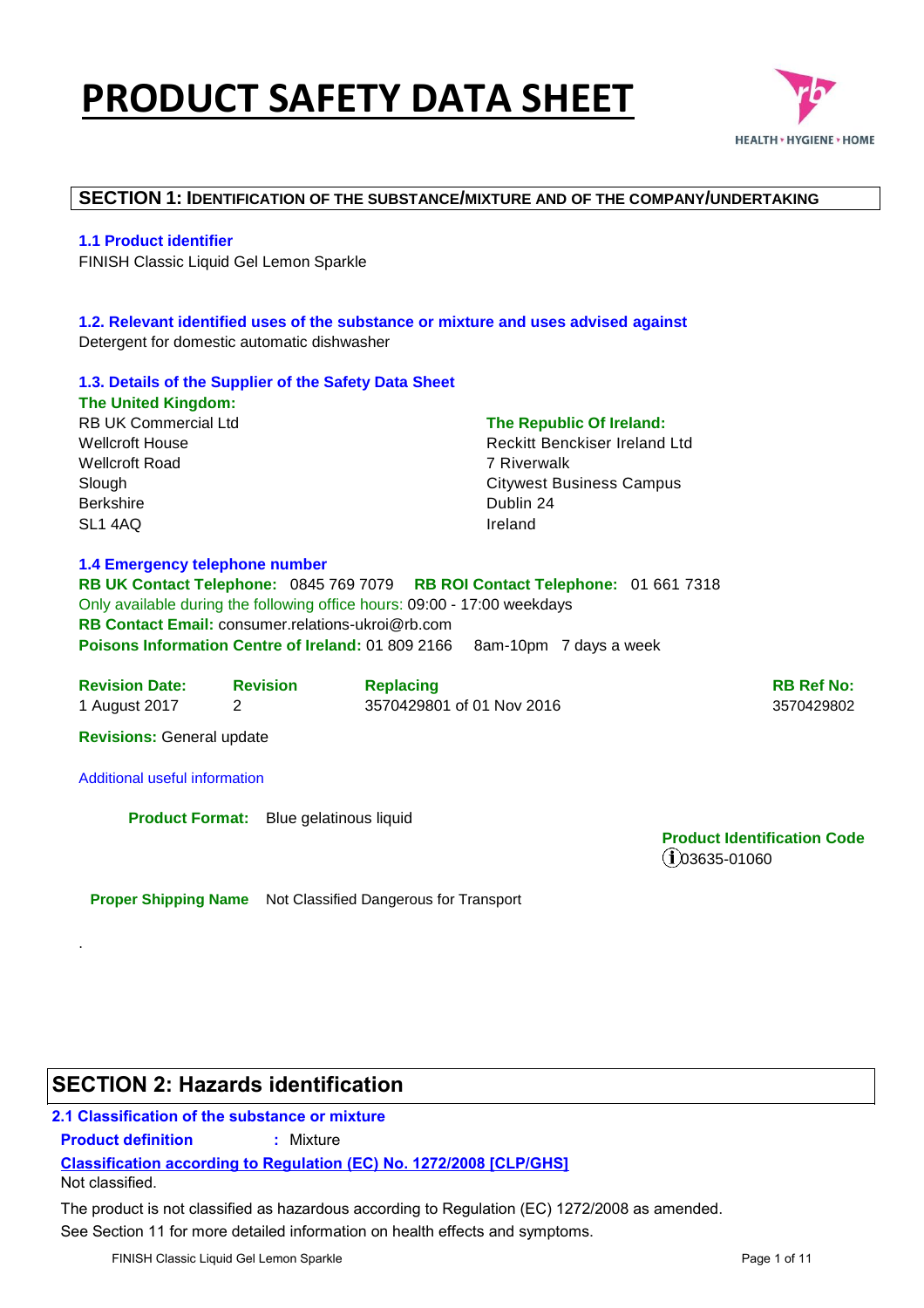# **SECTION 2: Hazards identification**

| <b>2.2 Label elements</b>                                                                                                                                       |                                                                                                                                                                                                    |
|-----------------------------------------------------------------------------------------------------------------------------------------------------------------|----------------------------------------------------------------------------------------------------------------------------------------------------------------------------------------------------|
| <b>Signal word</b>                                                                                                                                              | : No signal word.                                                                                                                                                                                  |
| <b>Hazard statements</b>                                                                                                                                        | : No known significant effects or critical hazards.                                                                                                                                                |
| <b>Precautionary statements</b>                                                                                                                                 |                                                                                                                                                                                                    |
| <b>General</b>                                                                                                                                                  | : Read label before use. Keep out of reach of children. If medical advice is needed,<br>have product container or label at hand.                                                                   |
| <b>Prevention</b>                                                                                                                                               | : Not applicable.                                                                                                                                                                                  |
| <b>Response</b>                                                                                                                                                 | : Not applicable.                                                                                                                                                                                  |
| <b>Storage</b>                                                                                                                                                  | : Not applicable.                                                                                                                                                                                  |
| <b>Disposal</b>                                                                                                                                                 | : Not applicable.                                                                                                                                                                                  |
| <b>Hazardous ingredients</b>                                                                                                                                    | : Not applicable.                                                                                                                                                                                  |
| <b>Supplemental label</b><br>elements                                                                                                                           | : Contains 1,2-benzisothiazol-3(2H)-one. May produce an allergic reaction.                                                                                                                         |
|                                                                                                                                                                 | < 5 % polycarboxylates<br>< 5 % non-ionic surfactants<br>< 5 % phosphonates<br>Contains enzymes (Subtilisin, Amylase)<br>Contains perfumes<br>Contains preservatives<br><b>BENZISOTHIAZOLINONE</b> |
| <b>Annex XVII - Restrictions</b><br>on the manufacture,<br>placing on the market and<br>use of certain dangerous<br>substances, mixtures and<br><b>articles</b> | : None.                                                                                                                                                                                            |
| <b>Special packaging requirements</b>                                                                                                                           |                                                                                                                                                                                                    |
| <b>Containers to be fitted</b><br>with child-resistant<br>fastenings                                                                                            | : Not applicable.                                                                                                                                                                                  |
| Tactile warning of danger : Not applicable.                                                                                                                     |                                                                                                                                                                                                    |
|                                                                                                                                                                 |                                                                                                                                                                                                    |
| <b>2.3 Other hazards</b>                                                                                                                                        |                                                                                                                                                                                                    |
| Other hazards which do<br>not result in classification                                                                                                          | : None known.                                                                                                                                                                                      |

# **SECTION 3: Composition/information on ingredients**

### **3.2 Mixtures :** Mixture

There are no ingredients present which, within the current knowledge of the supplier and in the concentrations applicable, are classified as hazardous to health or the environment, are PBTs, vPvBs or Substances of equivalent concern, or have been assigned a workplace exposure limit and hence require reporting in this section.

# **SECTION 4: First aid measures**

| <b>4.1 Description of first aid measures</b> |                                                                                                                                                                                                                                                                                                              |
|----------------------------------------------|--------------------------------------------------------------------------------------------------------------------------------------------------------------------------------------------------------------------------------------------------------------------------------------------------------------|
| <b>Eye contact</b>                           | : Immediately flush eyes with plenty of water, occasionally lifting the upper and lower<br>eyelids. Check for and remove any contact lenses. Get medical attention if irritation<br>occurs.                                                                                                                  |
| <b>Inhalation</b>                            | : Remove victim to fresh air and keep at rest in a position comfortable for breathing.<br>Get medical attention if symptoms occur. In case of inhalation of decomposition<br>products in a fire, symptoms may be delayed. The exposed person may need to be<br>kept under medical surveillance for 48 hours. |
|                                              | FINISH Classic Liquid Gel Lemon Sparkle<br>Page 2 of 11                                                                                                                                                                                                                                                      |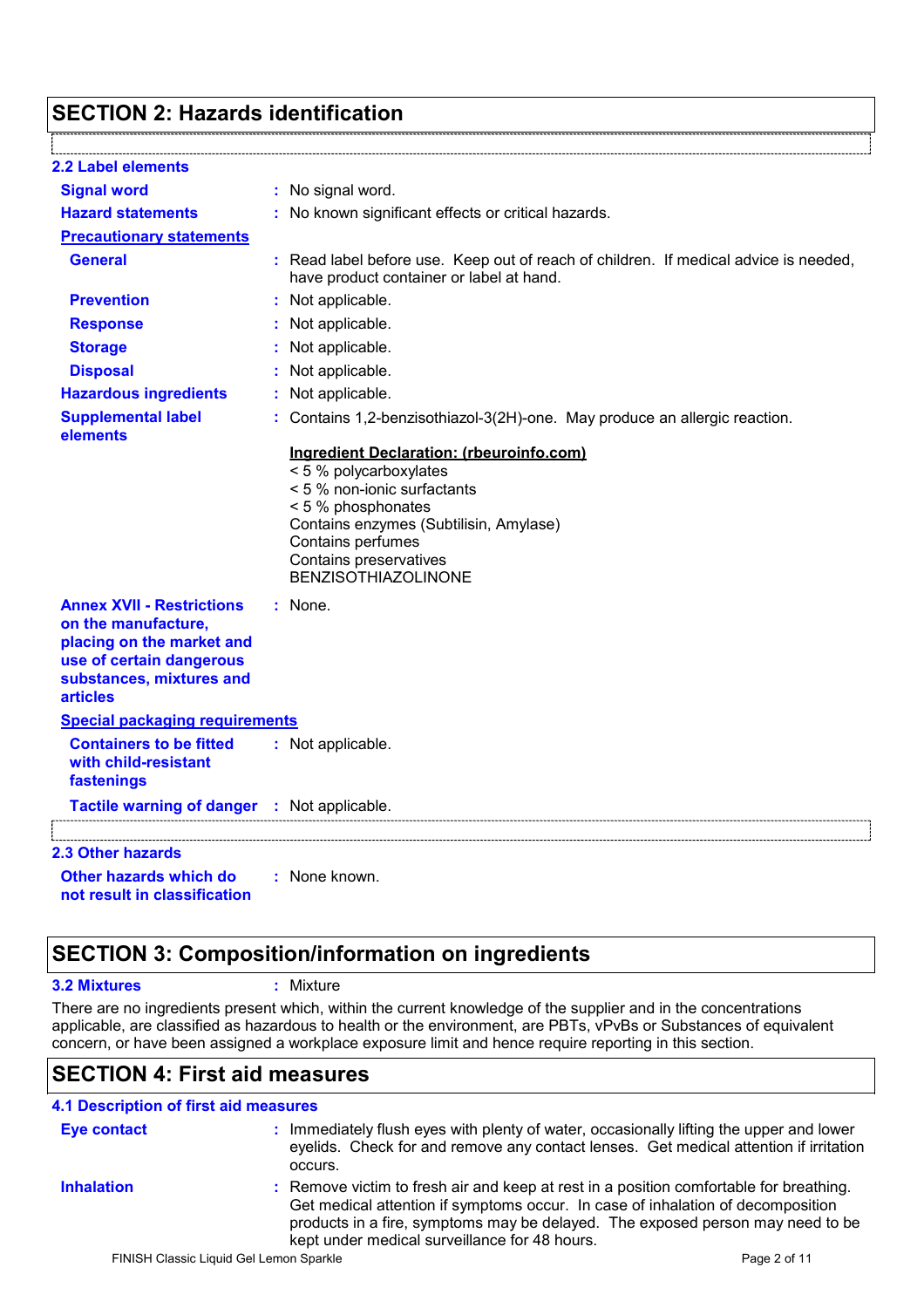# **SECTION 4: First aid measures**

| <b>Skin contact</b>               | : Flush contaminated skin with plenty of water. Remove contaminated clothing and<br>shoes. Get medical attention if symptoms occur.                                                                                                                                                                                                                       |
|-----------------------------------|-----------------------------------------------------------------------------------------------------------------------------------------------------------------------------------------------------------------------------------------------------------------------------------------------------------------------------------------------------------|
| <b>Ingestion</b>                  | : Wash out mouth with water. Remove victim to fresh air and keep at rest in a<br>position comfortable for breathing. If material has been swallowed and the exposed<br>person is conscious, give small quantities of water to drink. Do not induce vomiting<br>unless directed to do so by medical personnel. Get medical attention if symptoms<br>occur. |
| <b>Protection of first-aiders</b> | : No action shall be taken involving any personal risk or without suitable training.                                                                                                                                                                                                                                                                      |

|                                     | 4.2 Most important symptoms and effects, both acute and delayed                                                                                                          |
|-------------------------------------|--------------------------------------------------------------------------------------------------------------------------------------------------------------------------|
| <b>Over-exposure signs/symptoms</b> |                                                                                                                                                                          |
| <b>Eye contact</b>                  | : No specific data.                                                                                                                                                      |
| <b>Inhalation</b>                   | : No specific data.                                                                                                                                                      |
| <b>Skin contact</b>                 | : No specific data.                                                                                                                                                      |
| <b>Ingestion</b>                    | : No specific data.                                                                                                                                                      |
|                                     | 4.3 Indication of any immediate medical attention and special treatment needed                                                                                           |
| <b>Notes to physician</b>           | : In case of inhalation of decomposition products in a fire, symptoms may be delayed.<br>The exposed person may need to be kept under medical surveillance for 48 hours. |
| <b>Specific treatments</b>          | $:$ No specific treatment.                                                                                                                                               |

# **SECTION 5: Firefighting measures**

| 5.1 Extinguishing media<br><b>Suitable extinguishing</b><br>media | : Use an extinguishing agent suitable for the surrounding fire.                                                                                                                                                                                                                                                                                                       |
|-------------------------------------------------------------------|-----------------------------------------------------------------------------------------------------------------------------------------------------------------------------------------------------------------------------------------------------------------------------------------------------------------------------------------------------------------------|
| <b>Unsuitable extinguishing</b><br>media                          | : None known.                                                                                                                                                                                                                                                                                                                                                         |
|                                                                   | 5.2 Special hazards arising from the substance or mixture                                                                                                                                                                                                                                                                                                             |
| <b>Hazards from the</b><br>substance or mixture                   | : In a fire or if heated, a pressure increase will occur and the container may burst.                                                                                                                                                                                                                                                                                 |
| <b>Hazardous thermal</b><br>decomposition products                | : Decomposition products may include the following materials:<br>carbon dioxide<br>carbon monoxide<br>nitrogen oxides<br>metal oxide/oxides                                                                                                                                                                                                                           |
| <b>5.3 Advice for firefighters</b>                                |                                                                                                                                                                                                                                                                                                                                                                       |
| <b>Special protective actions</b><br>for fire-fighters            | : Promptly isolate the scene by removing all persons from the vicinity of the incident if<br>there is a fire. No action shall be taken involving any personal risk or without<br>suitable training.                                                                                                                                                                   |
| <b>Special protective</b><br>equipment for fire-fighters          | : Fire-fighters should wear appropriate protective equipment and self-contained<br>breathing apparatus (SCBA) with a full face-piece operated in positive pressure<br>mode. Clothing for fire-fighters (including helmets, protective boots and gloves)<br>conforming to European standard EN 469 will provide a basic level of protection for<br>chemical incidents. |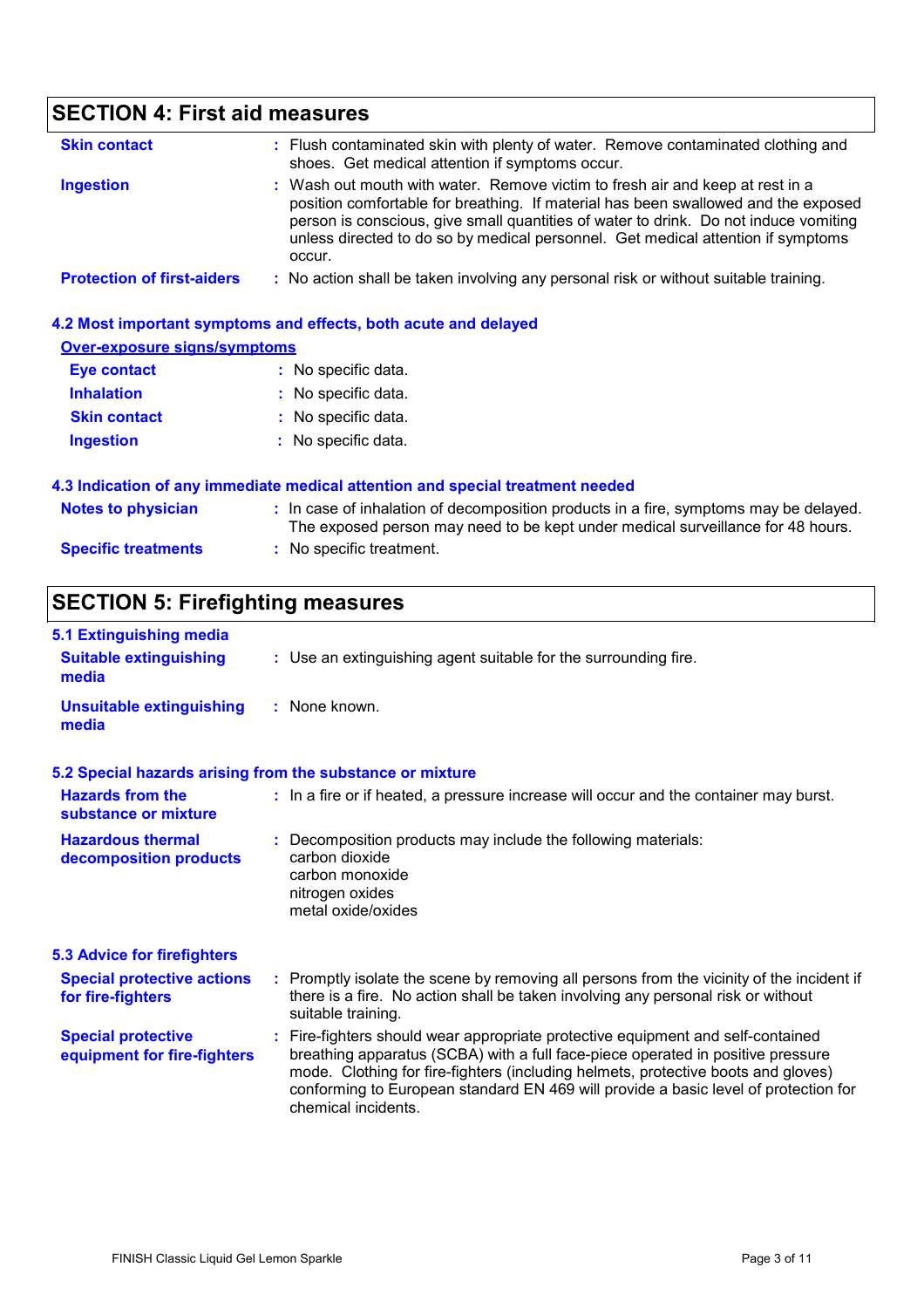# **SECTION 6: Accidental release measures**

|                                                  | 6.1 Personal precautions, protective equipment and emergency procedures                                                                                                                                                                                                                                                                                                                                                                                                        |
|--------------------------------------------------|--------------------------------------------------------------------------------------------------------------------------------------------------------------------------------------------------------------------------------------------------------------------------------------------------------------------------------------------------------------------------------------------------------------------------------------------------------------------------------|
| For non-emergency<br>personnel                   | : No action shall be taken involving any personal risk or without suitable training.<br>Evacuate surrounding areas. Keep unnecessary and unprotected personnel from<br>entering. Do not touch or walk through spilled material. Put on appropriate<br>personal protective equipment.                                                                                                                                                                                           |
| For emergency responders                         | : If specialized clothing is required to deal with the spillage, take note of any<br>information in Section 8 on suitable and unsuitable materials. See also the<br>information in "For non-emergency personnel".                                                                                                                                                                                                                                                              |
| <b>6.2 Environmental</b><br>precautions          | : Avoid dispersal of spilled material and runoff and contact with soil, waterways,<br>drains and sewers. Inform the relevant authorities if the product has caused<br>environmental pollution (sewers, waterways, soil or air).                                                                                                                                                                                                                                                |
|                                                  | 6.3 Methods and materials for containment and cleaning up                                                                                                                                                                                                                                                                                                                                                                                                                      |
| <b>Small spill</b>                               | : Stop leak if without risk. Move containers from spill area. Dilute with water and mop<br>up if water-soluble. Alternatively, or if water-insoluble, absorb with an inert dry<br>material and place in an appropriate waste disposal container. Dispose of via a<br>licensed waste disposal contractor.                                                                                                                                                                       |
| <b>Large spill</b>                               | : Stop leak if without risk. Move containers from spill area. Prevent entry into sewers,<br>water courses, basements or confined areas. Wash spillages into an effluent<br>treatment plant or proceed as follows. Contain and collect spillage with non-<br>combustible, absorbent material e.g. sand, earth, vermiculite or diatomaceous earth<br>and place in container for disposal according to local regulations. Dispose of via a<br>licensed waste disposal contractor. |
| <b>6.4 Reference to other</b><br><b>sections</b> | : See Section 1 for emergency contact information.<br>See Section 8 for information on appropriate personal protective equipment.<br>See Section 13 for additional waste treatment information.                                                                                                                                                                                                                                                                                |

# **SECTION 7: Handling and storage**

The information in this section contains generic advice and guidance. The list of Identified Uses in Section 1 should be consulted for any available use-specific information provided in the Exposure Scenario(s).

### **7.1 Precautions for safe handling**

| <b>Protective measures</b>                       | : Put on appropriate personal protective equipment (see Section 8).                                                                                                                                                                                                                                                                                           |
|--------------------------------------------------|---------------------------------------------------------------------------------------------------------------------------------------------------------------------------------------------------------------------------------------------------------------------------------------------------------------------------------------------------------------|
| <b>Advice on general</b><br>occupational hygiene | : Eating, drinking and smoking should be prohibited in areas where this material is<br>handled, stored and processed. Workers should wash hands and face before<br>eating, drinking and smoking. Remove contaminated clothing and protective<br>equipment before entering eating areas. See also Section 8 for additional<br>information on hygiene measures. |

### **7.2 Conditions for safe storage, including any incompatibilities**

: Not available.

Do not store above the following temperature: 50°C (122°F). Store in accordance with local regulations. Store in original container protected from direct sunlight in a dry, cool and well-ventilated area, away from incompatible materials (see Section 10) and food and drink. Keep container tightly closed and sealed until ready for use. Containers that have been opened must be carefully resealed and kept upright to prevent leakage. Do not store in unlabeled containers. Use appropriate containment to avoid environmental contamination.

| : Consumer uses Washing and cleaning products (including solvent based products) |
|----------------------------------------------------------------------------------|
|----------------------------------------------------------------------------------|

**Recommendations : Industrial sector specific : solutions**

FINISH Classic Liquid Gel Lemon Sparkle **Page 4 of 11** and 2008 and 2009 and 2009 and 2009 and 2009 and 2009 and 2009 and 2009 and 2009 and 2009 and 2009 and 2009 and 2009 and 2009 and 2009 and 2009 and 2009 and 2009 and 2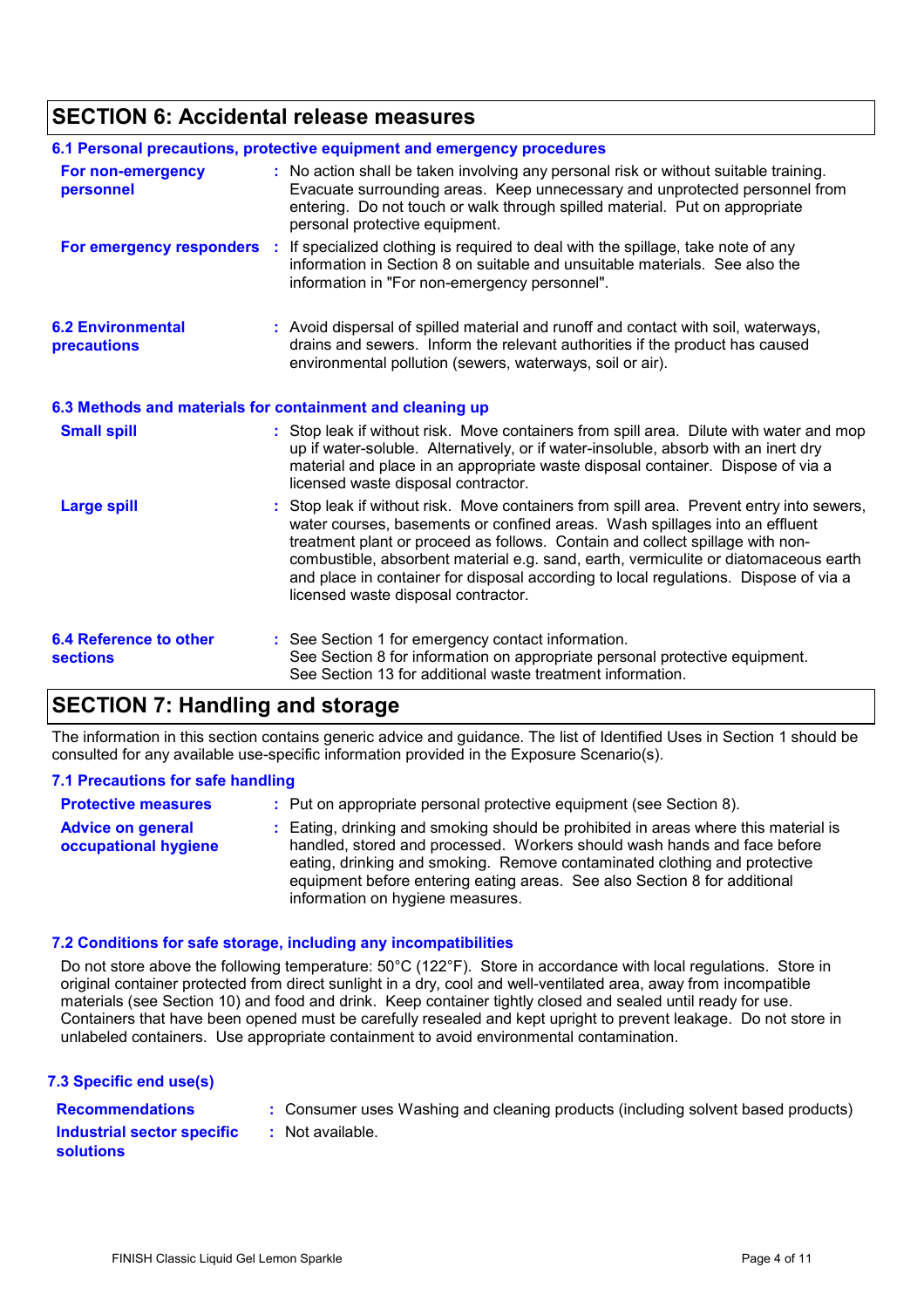# **SECTION 8: Exposure controls/personal protection**

The information in this section contains generic advice and guidance. Information is provided based on typical anticipated uses of the product. Additional measures might be required for bulk handling or other uses that could significantly increase worker exposure or environmental releases.

### **8.1 Control parameters**

### **Occupational exposure limits**

No exposure limit value known.

Recommended monitoring : If this product contains ingredients with exposure limits, personal, workplace **procedures** atmosphere or biological monitoring may be required to determine the effectiveness of the ventilation or other control measures and/or the necessity to use respiratory protective equipment. Reference should be made to monitoring standards, such as the following: European Standard EN 689 (Workplace atmospheres - Guidance for the assessment of exposure by inhalation to chemical agents for comparison with limit values and measurement strategy) European Standard EN 14042 (Workplace atmospheres - Guide for the application and use of procedures for the assessment of exposure to chemical and biological agents) European Standard EN 482 (Workplace atmospheres - General requirements for the performance of procedures for the measurement of chemical agents) Reference to national guidance documents for methods for the determination of hazardous substances will also be required.

### **DNELs/DMELs**

No DNELs/DMELs available.

### **PNECs**

No PNECs available.

### **8.2 Exposure controls**

| <b>Appropriate engineering</b><br><b>controls</b> |    | : Good general ventilation should be sufficient to control worker exposure to airborne<br>contaminants.                                                                                                                                                                                                                                                                                           |
|---------------------------------------------------|----|---------------------------------------------------------------------------------------------------------------------------------------------------------------------------------------------------------------------------------------------------------------------------------------------------------------------------------------------------------------------------------------------------|
| <b>Individual protection measures</b>             |    |                                                                                                                                                                                                                                                                                                                                                                                                   |
| <b>Hygiene measures</b>                           |    | : Wash hands, forearms and face thoroughly after handling chemical products,<br>before eating, smoking and using the lavatory and at the end of the working period.<br>Appropriate techniques should be used to remove potentially contaminated clothing.<br>Wash contaminated clothing before reusing. Ensure that eyewash stations and<br>safety showers are close to the workstation location. |
| <b>Eye/face protection</b>                        |    | : Safety eyewear complying with an approved standard should be used when a risk<br>assessment indicates this is necessary to avoid exposure to liquid splashes, mists,<br>gases or dusts. If contact is possible, the following protection should be worn,<br>unless the assessment indicates a higher degree of protection: safety glasses with<br>side-shields.                                 |
| <b>Skin protection</b>                            |    |                                                                                                                                                                                                                                                                                                                                                                                                   |
| <b>Hand protection</b>                            |    | : Chemical-resistant, impervious gloves complying with an approved standard should<br>be worn at all times when handling chemical products if a risk assessment indicates<br>this is necessary.                                                                                                                                                                                                   |
| <b>Body protection</b>                            |    | : Personal protective equipment for the body should be selected based on the task<br>being performed and the risks involved and should be approved by a specialist<br>before handling this product.                                                                                                                                                                                               |
| <b>Other skin protection</b>                      |    | : Appropriate footwear and any additional skin protection measures should be<br>selected based on the task being performed and the risks involved and should be<br>approved by a specialist before handling this product.                                                                                                                                                                         |
| <b>Respiratory protection</b>                     | ÷. | Based on the hazard and potential for exposure, select a respirator that meets the<br>appropriate standard or certification. Respirators must be used according to a<br>respiratory protection program to ensure proper fitting, training, and other important<br>aspects of use.                                                                                                                 |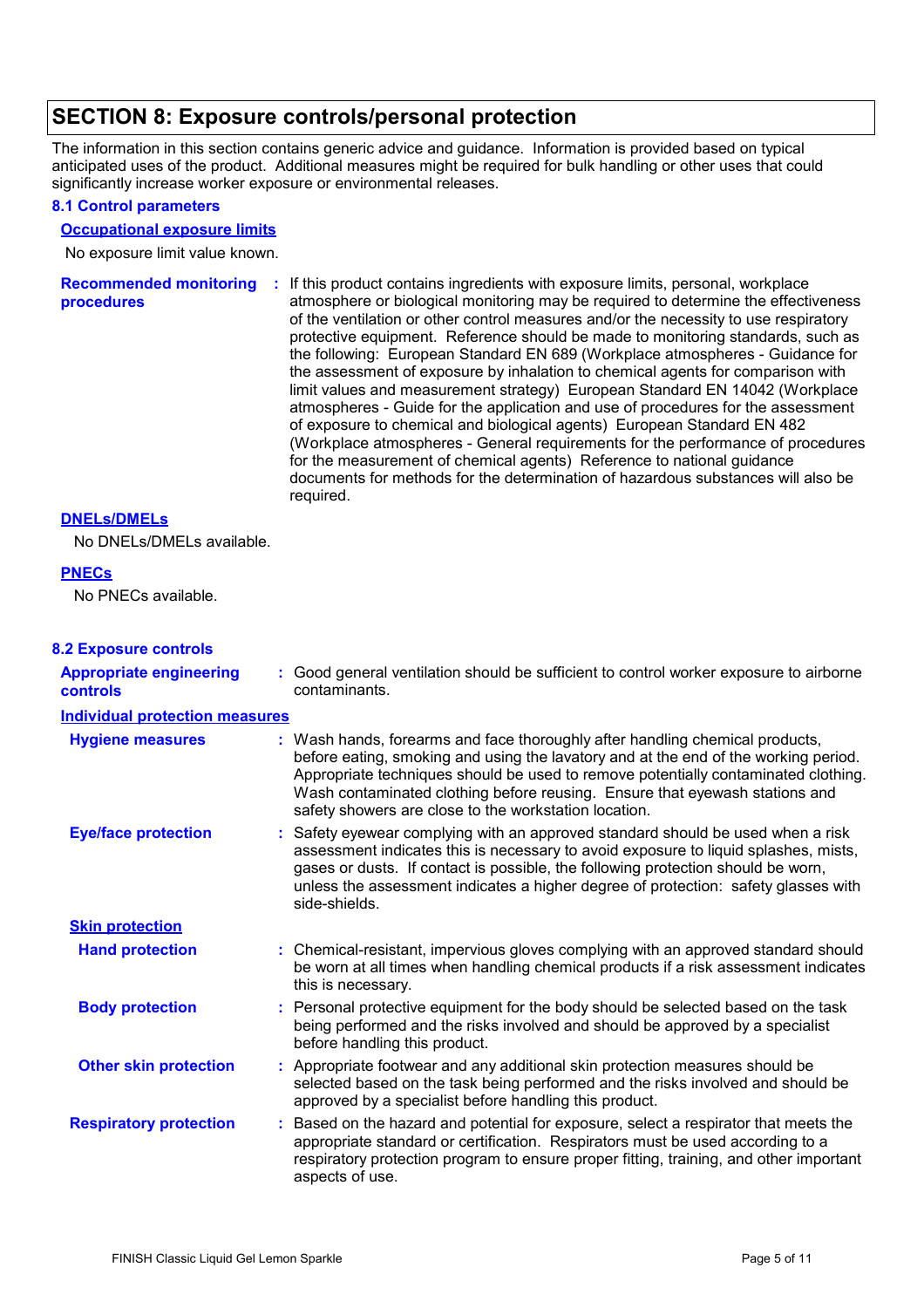# **SECTION 8: Exposure controls/personal protection**

| <b>Environmental exposure</b> | Emissions from ventilation or work process equipment should be checked to          |
|-------------------------------|------------------------------------------------------------------------------------|
| controls                      | ensure they comply with the requirements of environmental protection legislation.  |
|                               | In some cases, fume scrubbers, filters or engineering modifications to the process |
|                               | equipment will be necessary to reduce emissions to acceptable levels.              |

# **SECTION 9: Physical and chemical properties**

# **9.1 Information on basic physical and chemical properties**

| <b>Appearance</b>                                                 |                                                               |
|-------------------------------------------------------------------|---------------------------------------------------------------|
| <b>Physical state</b>                                             | : Liquid. [Viscous liquid.]                                   |
| <b>Color</b>                                                      | $:$ Blue.                                                     |
| <b>Odor</b>                                                       | Characteristic.                                               |
| <b>Odor threshold</b>                                             | : Not available.                                              |
| pH                                                                | 9 [Conc. (% w/w): 100%]                                       |
| <b>Melting point/freezing point</b>                               | : Not available.                                              |
| <b>Initial boiling point and</b><br>boiling range                 | : Not available.                                              |
| <b>Flash point</b>                                                | : Closed cup: $>100^{\circ}$ C                                |
| <b>Evaporation rate</b>                                           | : Not available.                                              |
| <b>Flammability (solid, gas)</b>                                  | : Not available.                                              |
| <b>Burning time</b>                                               | Not applicable.                                               |
| <b>Burning rate</b>                                               | Not applicable.                                               |
| <b>Upper/lower flammability or</b><br>explosive limits            | : Not available.                                              |
| <b>Vapor pressure</b>                                             | $:$ Not available.                                            |
| <b>Vapor density</b>                                              | : Not available.                                              |
| <b>Density</b>                                                    | 1.14 to 1.20 g/cm <sup>3</sup> [20°C]                         |
| <b>Solubility(ies)</b>                                            | Soluble in the following materials: cold water and hot water. |
| <b>Partition coefficient: n-octanol/: Not available.</b><br>water |                                                               |
| <b>Decomposition temperature</b>                                  | $:$ Not available.                                            |
| <b>Viscosity</b>                                                  | : Not available.                                              |
| <b>Explosive properties</b>                                       | Not available.                                                |
| <b>Oxidizing properties</b>                                       | : Not available.                                              |
| <b>Corrosivity Remarks</b>                                        | : Not available.                                              |
|                                                                   |                                                               |

### **9.2 Other information**

**Solubility in water :** Not available.

No additional information.

# **SECTION 10: Stability and reactivity**

| <b>10.1 Reactivity</b>                     | : No specific test data related to reactivity available for this product or its ingredients. |
|--------------------------------------------|----------------------------------------------------------------------------------------------|
| <b>10.2 Chemical stability</b>             | : The product is stable.                                                                     |
| 10.3 Possibility of<br>hazardous reactions | : Under normal conditions of storage and use, hazardous reactions will not occur.            |
| <b>10.4 Conditions to avoid</b>            | : No specific data.                                                                          |
| 10.5 Incompatible materials                | : No specific data.                                                                          |
| FINISH Classic Liquid Gel Lemon Sparkle    | Page 6 of 11                                                                                 |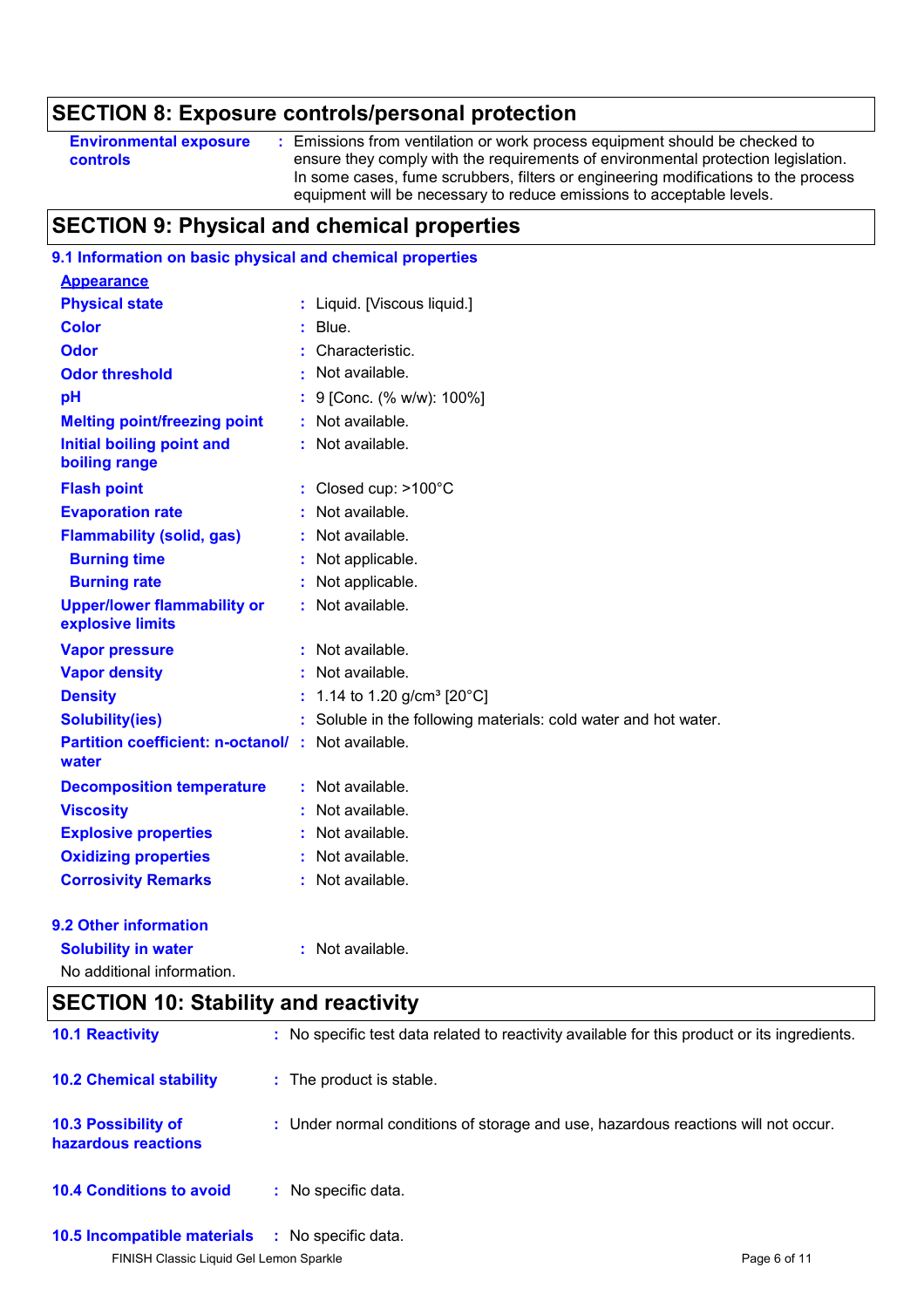# **SECTION 10: Stability and reactivity**

| <b>10.6 Hazardous</b><br>decomposition products<br><b>Instability Conditions</b> | : Under normal conditions of storage and use, hazardous decomposition products<br>should not be produced.<br>: Not available. |
|----------------------------------------------------------------------------------|-------------------------------------------------------------------------------------------------------------------------------|
| Instability temperature                                                          | $:$ Not available.                                                                                                            |

# **SECTION 11: Toxicological information**

| 11.1 Information on toxicological effects<br><b>Acute toxicity</b><br>No known effect according to our database.                   |                                                                                                                                                                                                                   |  |  |  |  |
|------------------------------------------------------------------------------------------------------------------------------------|-------------------------------------------------------------------------------------------------------------------------------------------------------------------------------------------------------------------|--|--|--|--|
| <b>Conclusion/Summary</b><br><b>Acute toxicity estimates</b><br>Not available.                                                     | : Based on available data, the classification criteria are not met.                                                                                                                                               |  |  |  |  |
| <b>Irritation/Corrosion</b><br>No known effect according to our database.                                                          |                                                                                                                                                                                                                   |  |  |  |  |
| <b>Skin</b><br><b>Eyes</b><br><b>Respiratory</b><br><b>Sensitization</b><br>No known effect according to our database.             | : Based on available data, the classification criteria are not met.<br>: Based on available data, the classification criteria are not met.<br>: Based on available data, the classification criteria are not met. |  |  |  |  |
| <b>Skin</b><br><b>Respiratory</b><br><b>Mutagenicity</b><br>No known effect according to our database.                             | : Based on available data, the classification criteria are not met.<br>: Based on available data, the classification criteria are not met.                                                                        |  |  |  |  |
| <b>Conclusion/Summary</b><br><b>Carcinogenicity</b><br>No known effect according to our database.                                  | : Based on available data, the classification criteria are not met.                                                                                                                                               |  |  |  |  |
| <b>Conclusion/Summary</b><br><b>Reproductive toxicity</b><br>No known effect according to our database.                            | : Based on available data, the classification criteria are not met.                                                                                                                                               |  |  |  |  |
| <b>Conclusion/Summary</b><br><b>Teratogenicity</b><br>No known effect according to our database.                                   | : Based on available data, the classification criteria are not met.                                                                                                                                               |  |  |  |  |
| <b>Conclusion/Summary</b><br><b>Specific target organ toxicity (single exposure)</b><br>No known effect according to our database. | : Based on available data, the classification criteria are not met.                                                                                                                                               |  |  |  |  |
| <b>Specific target organ toxicity (repeated exposure)</b><br>No known effect according to our database.                            |                                                                                                                                                                                                                   |  |  |  |  |
| <b>Aspiration hazard</b>                                                                                                           |                                                                                                                                                                                                                   |  |  |  |  |

No known effect according to our database.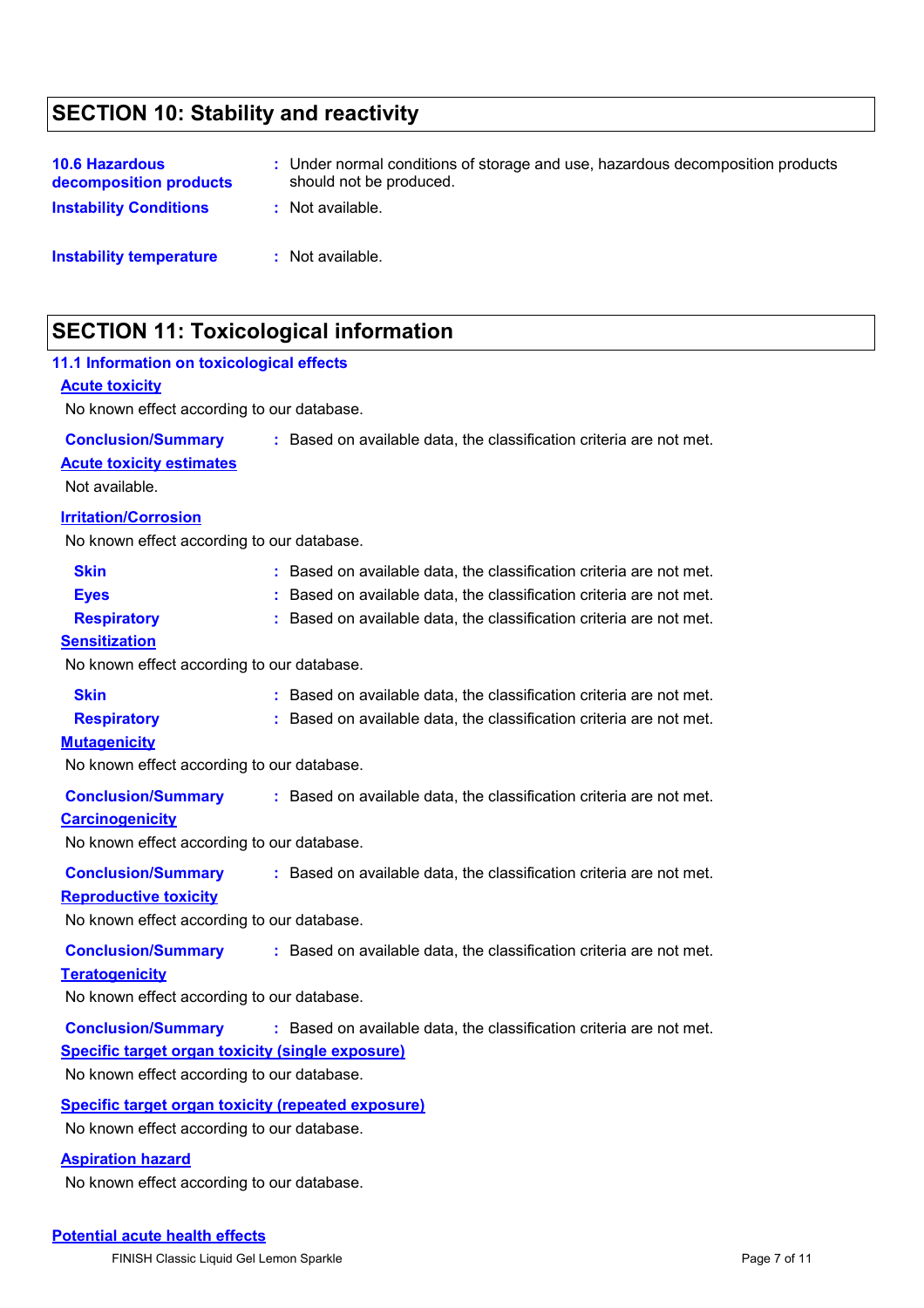# **SECTION 11: Toxicological information**

| <b>Eye contact</b>                      | : No known significant effects or critical hazards.                                      |
|-----------------------------------------|------------------------------------------------------------------------------------------|
| <b>Inhalation</b>                       | No known significant effects or critical hazards.                                        |
| <b>Skin contact</b>                     | : No known significant effects or critical hazards.                                      |
| <b>Ingestion</b>                        | : No known significant effects or critical hazards.                                      |
|                                         | <b>Symptoms related to the physical, chemical and toxicological characteristics</b>      |
| <b>Eye contact</b>                      | : No specific data.                                                                      |
| <b>Inhalation</b>                       | No specific data.                                                                        |
| <b>Skin contact</b>                     | : No specific data.                                                                      |
| <b>Ingestion</b>                        | : No specific data.                                                                      |
|                                         | Delayed and immediate effects and also chronic effects from short and long term exposure |
| <b>Short term exposure</b>              |                                                                                          |
| <b>Potential immediate</b><br>effects   | : Not available.                                                                         |
| <b>Potential delayed effects</b>        | : Not available.                                                                         |
| <b>Long term exposure</b>               |                                                                                          |
| <b>Potential immediate</b><br>effects   | : Not available.                                                                         |
| <b>Potential delayed effects</b>        | : Not available.                                                                         |
| <b>Potential chronic health effects</b> |                                                                                          |
| Not available.                          |                                                                                          |
| <b>Conclusion/Summary</b>               | : Based on available data, the classification criteria are not met.                      |
| <b>General</b>                          | : No known significant effects or critical hazards.                                      |
| <b>Carcinogenicity</b>                  | : No known significant effects or critical hazards.                                      |
| <b>Mutagenicity</b>                     | No known significant effects or critical hazards.                                        |
| <b>Teratogenicity</b>                   | No known significant effects or critical hazards.                                        |
| <b>Developmental effects</b>            | No known significant effects or critical hazards.                                        |
| <b>Fertility effects</b>                | : No known significant effects or critical hazards.                                      |
| <b>Other information</b>                | : Not available.                                                                         |

# **SECTION 12: Ecological information**

### **12.1 Toxicity**

No known effect according to our database.

**Conclusion/Summary :** Based on available data, the classification criteria are not met.

### **12.2 Persistence and degradability**

The surfactant(s) contained in this preparation complies(comply) with the biodegradability criteria as laid down in Regulation (EC) No.648/2004 on detergents. Data to support this assertion are held at the disposal of the competent authorities of the Member States and will be made available to them, at their direct request or at the request of a detergent manufacturer.

No known effect according to our database.

**Conclusion/Summary :** The surfactant(s) contained in this preparation complies (comply) with the biodegradability criteria as laid down in Regulation (EC) No.648/2004 on detergents. Data to support this assertion are held at the disposal of the competent authorities of the Member States and will be made available to them, at their direct request or at the request of a detergent manufacturer.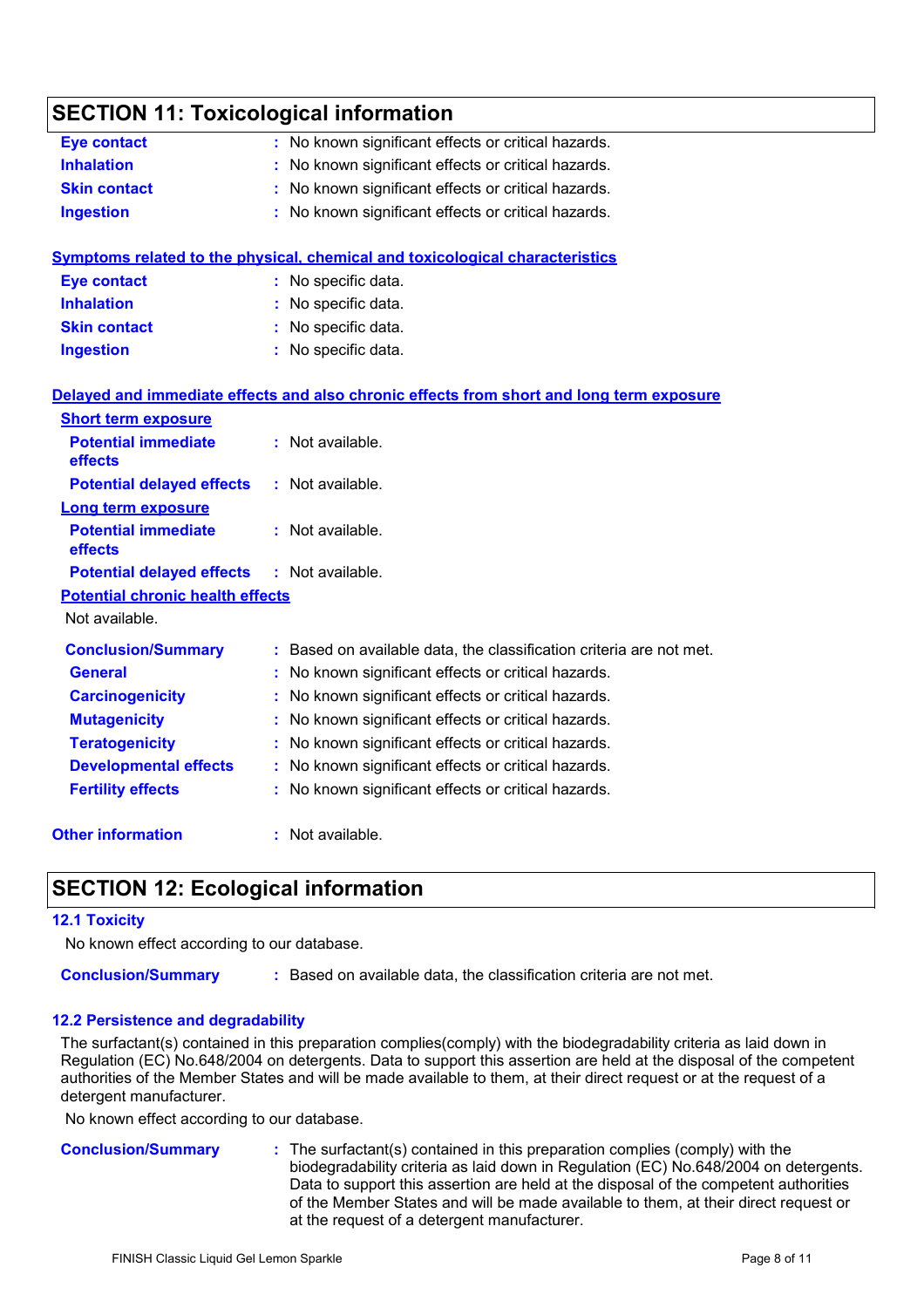# **SECTION 12: Ecological information**

### **12.3 Bioaccumulative potential**

No known effect according to our database.

| <b>12.4 Mobility in soil</b>                            |                                                     |
|---------------------------------------------------------|-----------------------------------------------------|
| <b>Soil/water partition</b><br><b>coefficient (Koc)</b> | : Not available.                                    |
| <b>Mobility</b>                                         | : Not available.                                    |
| 12.5 Results of PBT and vPvB assessment                 |                                                     |
| <b>PBT</b>                                              | : Not applicable.                                   |
| <b>vPvB</b>                                             | : Not applicable.                                   |
| <b>12.6 Other adverse effects</b>                       | : No known significant effects or critical hazards. |

# **SECTION 13: Disposal considerations**

The information in this section contains generic advice and guidance. The list of Identified Uses in Section 1 should be consulted for any available use-specific information provided in the Exposure Scenario(s).

### **13.1 Waste treatment methods**

| <b>Product</b>             |                                                                                                                                                                                                                                                                                                                                                                                                                                                                                                                                                      |
|----------------------------|------------------------------------------------------------------------------------------------------------------------------------------------------------------------------------------------------------------------------------------------------------------------------------------------------------------------------------------------------------------------------------------------------------------------------------------------------------------------------------------------------------------------------------------------------|
| <b>Methods of disposal</b> | : The generation of waste should be avoided or minimized wherever possible.<br>Disposal of this product, solutions and any by-products should at all times comply<br>with the requirements of environmental protection and waste disposal legislation<br>and any regional local authority requirements. Dispose of surplus and non-<br>recyclable products via a licensed waste disposal contractor. Waste should not be<br>disposed of untreated to the sewer unless fully compliant with the requirements of<br>all authorities with jurisdiction. |
| <b>Hazardous waste</b>     | : Yes.                                                                                                                                                                                                                                                                                                                                                                                                                                                                                                                                               |

### **European waste catalogue (EWC)**

| <b>Waste code</b>          | <b>Waste designation</b>                                                                                                                                                                                                                    |  |  |
|----------------------------|---------------------------------------------------------------------------------------------------------------------------------------------------------------------------------------------------------------------------------------------|--|--|
| 20 01 29*                  | detergents containing hazardous substances                                                                                                                                                                                                  |  |  |
| <b>Packaging</b>           |                                                                                                                                                                                                                                             |  |  |
| <b>Methods of disposal</b> | : The generation of waste should be avoided or minimized wherever possible. Waste<br>packaging should be recycled. Incineration or landfill should only be considered<br>when recycling is not feasible.                                    |  |  |
| <b>Special precautions</b> | : This material and its container must be disposed of in a safe way. Empty containers<br>or liners may retain some product residues. Avoid dispersal of spilled material and<br>runoff and contact with soil, waterways, drains and sewers. |  |  |

# **SECTION 14: Transport information**

For long distance transport of bulk material or shrunk pallet take into consideration sections 7 and 10.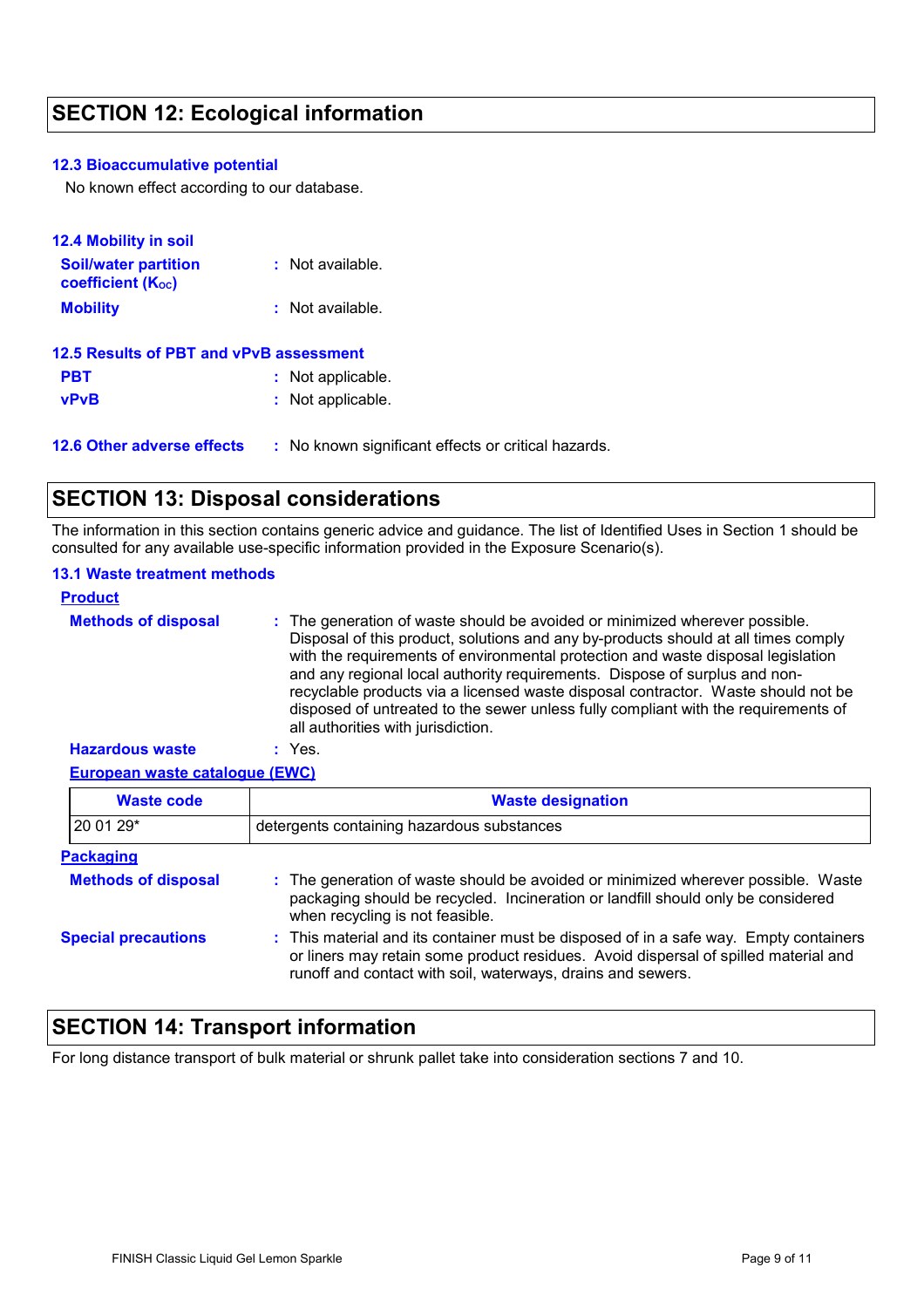|                                           | <b>ADR/RID</b>  | <b>ADN</b>      | <b>IMDG</b>     | <b>IATA</b>     |
|-------------------------------------------|-----------------|-----------------|-----------------|-----------------|
| 14.1 UN number                            | Not Regulated   | Not Regulated   | Not Regulated   | Not Regulated   |
| 14.2 UN proper<br>shipping name           | Not applicable. | Not applicable. | Not applicable. | Not applicable. |
| <b>14.3 Transport</b><br>hazard class(es) | Not available.  | Not available.  | Not available.  | Not available.  |
| <b>14.4 Packing</b><br>group              |                 |                 |                 |                 |
| 14.5<br><b>Environmental</b><br>hazards   | No.             | No.             | No.             | No.             |
| <b>Additional</b><br><b>information</b>   |                 |                 |                 |                 |

**14.6 Special precautions for : Transport within user's premises:** always transport in closed containers that are upright and secure. Ensure that persons transporting the product know what to do in the event of an accident or spillage. **user**

# **SECTION 15: Regulatory information**

|  |  | 15.1 Safety, health and environmental regulations/legislation specific for the substance or mixture |  |
|--|--|-----------------------------------------------------------------------------------------------------|--|
|  |  |                                                                                                     |  |

### **EU Regulation (EC) No. 1907/2006 (REACH)**

### **Annex XIV - List of substances subject to authorization**

### **Annex XIV**

None of the components are listed.

### **Substances of very high concern**

None of the components are listed.

**Annex XVII - Restrictions : None.** 

#### **on the manufacture, placing on the market**

**and use of certain** 

**dangerous substances,**

**mixtures and articles**

### **Other EU regulations**

**Europe inventory :** All components are listed or exempted.

### **Ozone depleting substances (1005/2009/EU)**

Not listed.

### **Prior Informed Consent (PIC) (649/2012/EU)**

Not listed.

### **Seveso Directive**

This product is not controlled under the Seveso Directive.

| <b>Storage code</b>            | : 12                                                                                                                                                                                                |
|--------------------------------|-----------------------------------------------------------------------------------------------------------------------------------------------------------------------------------------------------|
| <b>Storage code Reference:</b> | : TRGS 510 - Storage of hazardous substances in nonstationary containers                                                                                                                            |
| <b>Hazard class for water</b>  | $: 2$ Appendix No. 4                                                                                                                                                                                |
| <b>WGK: Notes</b>              | : VwVwS (Administrative Regulation on the Classification of Substances hazardous to<br>waters into Water Hazard Classes) - for bulk material, not applicable for product in<br>domestic pack sizes. |